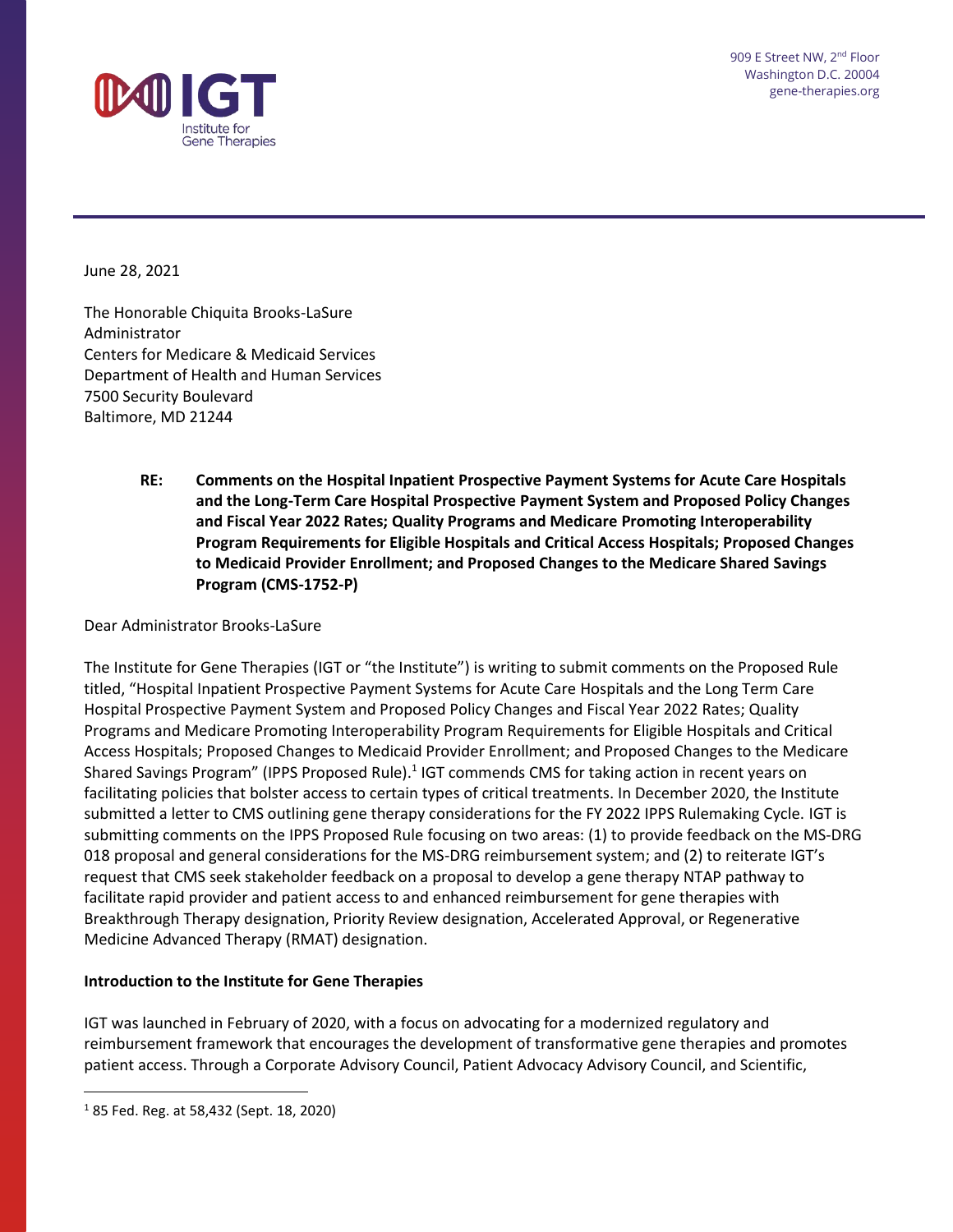Academic & Medical Council, the Institute represents a wide array of patient advocacy groups, gene therapy manufacturers, and scientific, medical, and academic stakeholders seeking to advance the promise of gene therapies. IGT aims to inform the conversation regarding the value of transformative therapies and advocate for policies and practices to ensure patient access to these treatments. A full list of our members is available at [https://www.gene-therapies.org/advisory-councils.](https://www.gene-therapies.org/advisory-councils)

Scientists have been working for decades to deliver on the promise of gene therapy, with a goal of revolutionizing treatment paradigms and replacing life-long chronic therapies with treatments intended for onetime administration or providing potentially curative therapies for diseases for which no treatment options exist. Scientists in the United States have delivered on this vision, with several transformative gene therapies receiving Food and Drug Administration (FDA) approval since 2017 and a robust pipeline of therapies for treating an array of life-threatening and devastating diseases. However, payer systems need modernization to reflect the unique coverage, coding, and payment parameters necessary for facilitating long-term access to gene therapies.

## **Proposed Changes to MS-DRG 018**

IGT applauds efforts taken by CMS in recent years to address reimbursement issues for emerging therapies. In the FY 2021 IPPS Final Rule, CMS finalized a proposal to create a new Medicare Severity Diagnosis-Related Group (MS-DRG) for Chimeric Antigen T-cell (CAR T) therapies. Before MS-DRG 018 was established, CAR T therapies were mapped into MS-DRG 016, Autologous Bone Marrow Transplant or T-Cell Immunotherapy.<sup>2</sup> The establishment of MS-DRG 018 represented an increase in the relative weight and provided adjusted reimbursement for CAR T therapies, thus, facilitating more adequate reimbursement.

In the FY 2022 IPPS Proposed Rule, CMS is proposing to modify the title of MS-DRG 018 from "CAR T-cell Immunotherapies" to "CAR T-cell and Other Immunotherapies." IGT is concerned that this proposed change to encompass "other immunotherapies" in MS-DRG 018 could set a precedent for creating "generic" DRGs for gene therapies, which could hamper timely beneficiary access to needed treatment. IGT urges CMS to limit MS-DRG 018 to all types of CAR T therapies and to consider creating new MS-DRGs for therapies, such as gene therapies, outside the CAR T space.

# **Proposal to Establish NTAP Pathway for Gene Therapies**

IGT requests that CMS establishes an NTAP pathway specific to gene therapies, similar to the pathways developed for Qualified Infectious Disease Products (QIDPs) and pursuant to the Limited Population Pathway for Antibacterial and Antifungal Drugs (LPADs). The FDA anticipates that by 2025, the Agency will approve ten to twenty cell and gene therapies each year.<sup>3</sup> In 2020, FDA cited that the Agency had received approximately 900 Investigational New Drug (IND) applications specifically for gene therapies.<sup>4</sup> While not all of these gene therapies will be administered on an inpatient basis, the lack of clarity regarding payment parameters that will apply initially and long-term for these therapies under bundled payment systems like the IPPS is one of the most, if not the most, pressing patient access concern for the future of gene therapy. IGT looks forward to working with CMS

<sup>2</sup> *Id.* at 58,599 - 02

<sup>&</sup>lt;sup>3</sup> Press Announcement, Food and Drug Administration (FDA), Statement from FDA Commissioner Scott Gottlieb, M.D. and Peter Marks, M.D., Ph.D., Director of the Center for Biologics Evaluation and Research on New Policies to Advance Development of Safe and Effective Cell and Gene Therapies (Jan. 15, 2019).

<sup>4</sup> Press Announcement, FDA, FDA Continues Strong Support of Innovation in Development of Gene Therapy Products (Jan. 28, 2020).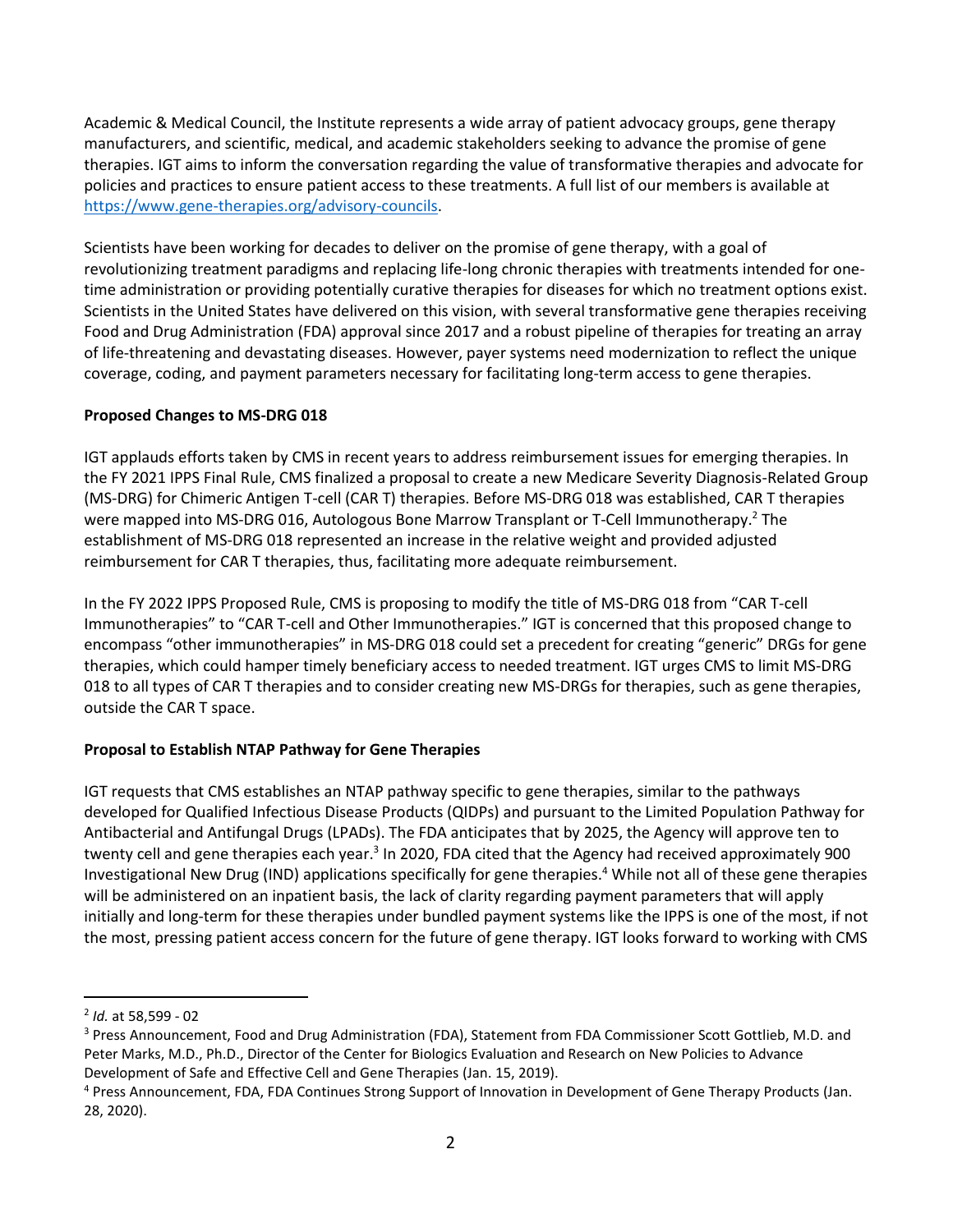on these longer-term reimbursement parameters as it applies to gene therapy but seeks to remain focused on the NTAP pathway for the purposes of this letter.

As CMS is aware, the Agency has finalized proposals establishing a new alternative NTAP pathway for therapies approved through the LPAD, as well as an alternate NTAP pathway for therapies receiving QIDP designation. The QIDP NTAP pathway began in FY 2021, while the LPAD NTAP Pathway will commence in FY 2022. These newly established alternative pathways will provide streamlined opportunities for novel therapies that qualify to receive NTAP under IPPS. IGT respectfully requests that CMS adopt a similar pathway for gene therapies to ensure rapid patient access to these cutting-edge technologies.

## **1. Assurance of Satisfying "Newness" and "Substantial Clinical Improvement" Criteria based on Breakthrough Therapy Designation, Priority Review Designation, Accelerated Approval, or RMAT Designation**

Both the QIDP and LPAD alternative pathways rely on FDA designations for the products for purposes of satisfying the traditional "newness" or "substantial clinical improvement" criteria.<sup>5</sup> If the FDA designation for a QIDP or LPAD is provided, then CMS accepts the designation as a substitute for the traditional assessment it conducts in terms of whether the product is "new and not substantially similar to an existing technology," as well as in finding that it "represent[s] an advance that substantially improves, relative to technologies previously available, the diagnosis or treatment of Medicare beneficiaries."<sup>6</sup> CMS has similarly deemed medical devices that are part of FDA's Breakthrough Devices Program to satisfy "newness" and "substantial clinical improvement" criteria.<sup>7</sup> IGT respectfully requests that CMS advance a proposal to permit approved gene therapies<sup>8</sup> with FDA designation of Breakthrough Therapy designation, Priority Review designation, Accelerated Approval, or RMAT designation to be deemed to satisfy the "newness" and "substantial clinical improvement" criteria.

Breakthrough Therapy is only provided to drugs that are intended to treat serious conditions and for which "preliminary clinical evidence indicates that the drug may demonstrate substantial improvement over available therapy on a clinically significant endpoint(s)."<sup>9</sup> Priority Review serves to focus attention and resources to review of "drugs, that if approved, would be significant improvements in the safety or effectiveness of the treatment, diagnosis, or prevention of serious conditions when compared to standard applications."<sup>10</sup> FDA created the Accelerated Approval pathway to expedite the availability of novel treatments that address urgent and unmet medical needs of patients with serious and often life-threatening diseases.<sup>11</sup> Under the Accelerated Approval pathway, FDA may approve a drug that demonstrates safety and efficacy in well-controlled clinical trials where efficacy is based on a surrogate endpoint that is reasonably likely to predict clinical benefit.<sup>12</sup> RMAT designation

<sup>5</sup> 85 Fed. Reg. at 58,432, 58,435 (Sept. 18, 2020).

<sup>6</sup> *Id.*

<sup>7</sup> *Id.* at 58,606.

<sup>&</sup>lt;sup>8</sup> Encompassing all types of gene therapies as outlined in FDA guidance, including: plasmid DNA, viral vectors, bacterial vectors, and human gene editing technology[, https://www.fda.gov/media/113768/download.](https://www.fda.gov/media/113768/download)

<sup>9</sup> *Breakthrough Therapy*, FDA (Jan. 4, 2018), [https://www.fda.gov/patients/fast-track-breakthrough-therapy-accelerated](https://www.fda.gov/patients/fast-track-breakthrough-therapy-accelerated-approval-priority-review/breakthrough-therapy)[approval-priority-review/breakthrough-therapy.](https://www.fda.gov/patients/fast-track-breakthrough-therapy-accelerated-approval-priority-review/breakthrough-therapy)

<sup>&</sup>lt;sup>10</sup> Priority Review, FDA (Jan. 4, 2018), [https://www.fda.gov/patients/fast-track-breakthrough-therapy-accelerated-approval](https://www.fda.gov/patients/fast-track-breakthrough-therapy-accelerated-approval-priority-review/priority-review)[priority-review/priority-review.](https://www.fda.gov/patients/fast-track-breakthrough-therapy-accelerated-approval-priority-review/priority-review)

<sup>&</sup>lt;sup>11</sup> FDA, New Drug, Antibiotic, and Biological Drug Product Regulations; Accelerated Approval, 57 Fed. Reg. 58,942 (Dec. 11, 1992).

<sup>12</sup> *Accelerated Approval*, FDA (Jan. 1, 2018), [https://www.fda.gov/forpatients/approvals/fast/ucm405447.htm.](https://www.fda.gov/forpatients/approvals/fast/ucm405447.htm)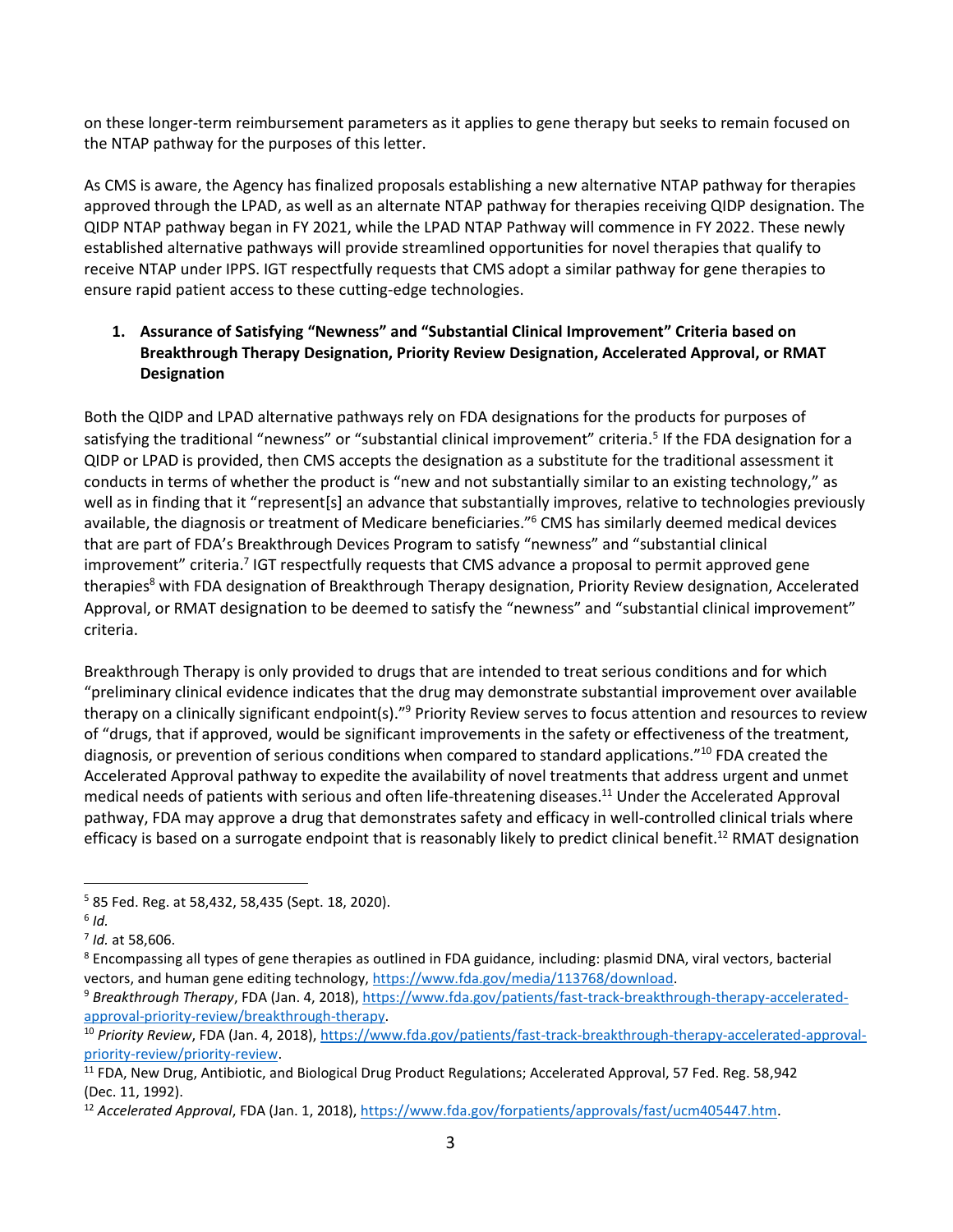is limited to drugs that satisfy the definition of regenerative medicine therapy; are intended to "treat, modify, reverse, or cure a serious or life-threatening disease or condition"; and preliminary medical evidence indicates that the therapy has the potential to address unmet medical needs for the disease or condition.<sup>13</sup> IGT urges CMS to deem gene therapies attaining these notable FDA designations or approved through accelerated approval as sufficiently new and demonstrating substantial clinical improvement for purposes of qualifying for NTAP.

In finalizing CMS' new NTAP policies for medical devices included in the FDA Breakthrough Medical Devices Program, CMS emphasized the importance of these revisions to "address[] barriers to health care innovation and ensur[e] that Medicare beneficiaries have access to critical and life-saving new cures and technologies that improve beneficiary health outcomes."<sup>14</sup> This same rationale applies as strongly, if not more so, in the case of gene therapies, where the therapy works by addressing the genetic cause of the disease directly to "treat, cure or prevent a disease or medical condition."<sup>15</sup> As emphasized in the outset of this letter, bringing gene therapy to fruition has taken decades of work for scientists, with an aim of revolutionizing how diseases are treated by addressing the cause of the disease itself.<sup>16</sup> With the potential to cure and prevent rare and often lifethreatening disorders, a gene therapy NTAP pathway is critical for providing a predictable and streamlined process for ensuring rapid access to qualifying gene therapies.

## **2. Approval Timing Flexibility to Ensure Immediate Access**

The new LPAD and QIDP NTAP alternative pathways provide flexibility relating to the NTAP requirement for a new technology to receive FDA marketing authorization (*e.g.*, approval or clearance) by July 1 to be eligible in the final rule for NTAP.<sup>17</sup> Instead, CMS provides "conditional" NTAP for products through these pathways that do not receive approval by this deadline but otherwise satisfy NTAP criteria.<sup>18</sup> Qualifying products begin receiving NTAP for qualifying discharges the quarter following the date of FDA marketing authorization, provided the technology obtains FDA marketing authorization by July 1 of the FY for which the applicant sought NTAP.<sup>19</sup> IGT urges CMS to provide this same timing flexibility as part of a gene therapy NTAP pathway. Requiring a waiting period under the traditional NTAP pathway may pose a barrier to patient access to these transformative therapies following FDA approval where the July 1 deadline is not met. These delays would be particularly concerning for therapies for progressive and life-threatening diseases where early treatment is essential for avoiding worsening of functions that cannot be regained or, in the worst-case scenarios, mortality. In many cases, gene therapies halt but cannot reverse the effects of a disease by addressing the underlying genetic cause. For this reason, any delay in access to an approved gene therapy can result in patients continuing to suffer irreversible damage caused by their disease that may otherwise be avoided, to the benefit of the patient's short- and long-term health, their caregivers, the healthcare system (in the form of avoided costs), and society (in the form of increased productivity and reduced absenteeism).

<sup>18</sup> *Id.*

<sup>13</sup> *Regenerative Medicine Advanced Therapy Designation*, FDA (Oct. 5, 2020), [https://www.fda.gov/vaccines-blood](https://www.fda.gov/vaccines-blood-biologics/cellular-gene-therapy-products/regenerative-medicine-advanced-therapy-designation)[biologics/cellular-gene-therapy-products/regenerative-medicine-advanced-therapy-designation.](https://www.fda.gov/vaccines-blood-biologics/cellular-gene-therapy-products/regenerative-medicine-advanced-therapy-designation)

<sup>14</sup> 84 Fed. Reg. 42,044, 42,047 (Aug. 16, 2019).

<sup>15</sup> *What Is Gene Therapy? How Does It Work?*, FDA (Dec. 12, 2017), [https://www.fda.gov/consumers/consumer](https://www.fda.gov/consumers/consumer-updates/what-gene-therapy-how-does-it-work)[updates/what-gene-therapy-how-does-it-work.](https://www.fda.gov/consumers/consumer-updates/what-gene-therapy-how-does-it-work) 

<sup>16</sup> *Gene Therapy Basics*, American Society of Cell and Gene Therapy (Oct. 22, 2020), [http://patienteducation.asgct.org/](http://patienteducation.asgct.org/%20gene-therapy-101/gene-therapy-basics)  [gene-therapy-101/gene-therapy-basics.](http://patienteducation.asgct.org/%20gene-therapy-101/gene-therapy-basics)

<sup>17</sup> 85 Fed. Reg. at 58,436.

<sup>19</sup> *Id.*